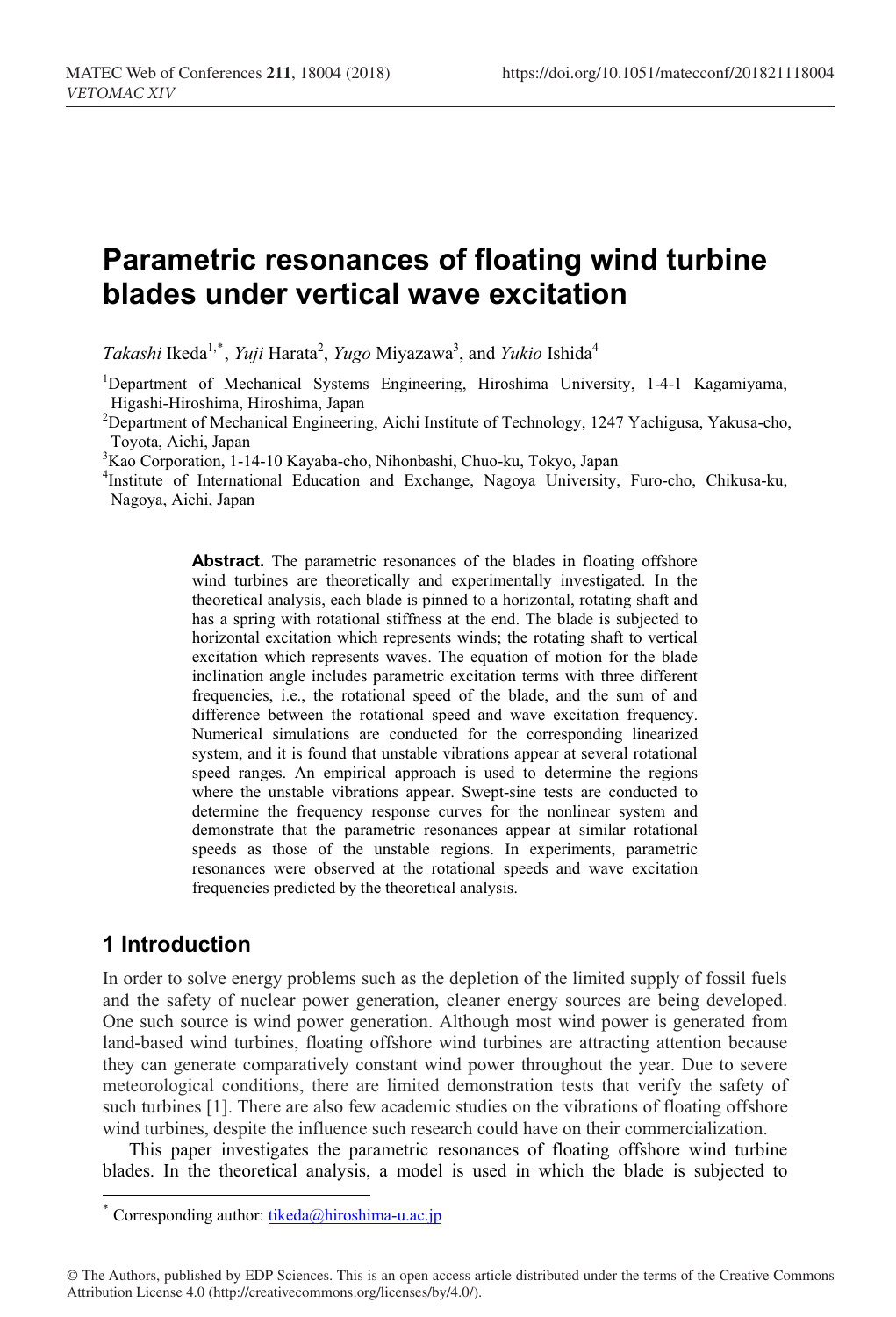horizontal wind excitation, and a rotating shaft to vertical, harmonic excitation, which represents the motion of waves. In the numerical simulations for the corresponding linearized system, unstable vibrations are observed because the equation of motion for the inclination angle of the blade includes parametric excitation terms. Then, the regions where the unstable vibrations appear are theoretically determined. When the nonlinearity of the blades is considered, the swept-sine test is performed to calculate frequency response curves. These curves are then compared to the theoretical results of the linearized system. Experiments are also conducted to confirm the validity of the theoretical analysis.

# 2 Theoretical analysis

#### 2.1 Equation of motion

Figure 1 shows a spar-type floating wind turbine consisting of a spar buoy, tower, nacelle and three blades. The blades are subjected to winds, and the spar buoy is subjected to wave motion. In the orthogonal stationary coordinate system O-*xyz*, the *z*-axis coincides with the wind direction and a horizontal rotating shaft of the blade in the nacelle.

Figure 2 shows the theoretical model of an arbitrary blade. The effect of gravity on the stability of a rotating cantilever beam in a vertical plane was investigated [2]. However, here, for simplicity, the blade is modeled as a rigid flat plate with length *l*, width *b*, thickness *h*, and mass  $m = \rho l b h$  ( $\rho$ : density). The blade is assumed to be pinned to a horizontal, rotating shaft at point P and has a spring with rotational stiffness *k* at point P. The inclination angle of the blade is designated as  $\theta$ , which is measured from the vertical plane O-*xy*. The blade is subjected to horizontal wind excitation, which has vertical, uniform wind speeds  $V_0$ . The rotating shaft is subjected to vertical, harmonic excitation  $y_P = b_v \sin \Omega t$ , hereafter referred to as wave excitation. Lagrange's equation is employed to obtain the equation of motion for the blade as follows:

$$
\frac{ml^2}{3}\ddot{\theta} + c\dot{\theta} + k\theta - \frac{ml}{2}(g - b_y\Omega^2 \sin \Omega t) \sin \omega t \sin \theta + \frac{ml^2\omega^2}{6}\sin 2\theta - \frac{\rho_a bl^2V_0^2}{2}\cos^2 \theta = 0
$$
, (1)

where  $\omega$  is the rotational speed of the blade,  $c$  is the damping coefficient,  $q$  is the acceleration of gravity, and  $\rho_a$  is the air density. Equation (1) includes parametric excitation terms with three different frequencies, i.e.,  $\omega$ ,  $\omega+\Omega$ , and  $\omega-\Omega$ . The dimensionless quantities

$$
b' = b/l, b'_y = b_y/l, c' = c/(mp_0 l^2), h' = h/l, k' = k/(mp_0^2 l^2), V'_0 = V_0/(p_0 l),
$$
  

$$
t' = p_0 t, \rho'_a = \rho_a l^3/m, \Omega' = \Omega/p_0, \omega' = \omega/p_0 \quad [p_0 = \sqrt{g/l}]
$$
 (2)



Fig. 1. Spar-type floating offshore wind turbine. Fig. 2. Theoretical model of a blade.

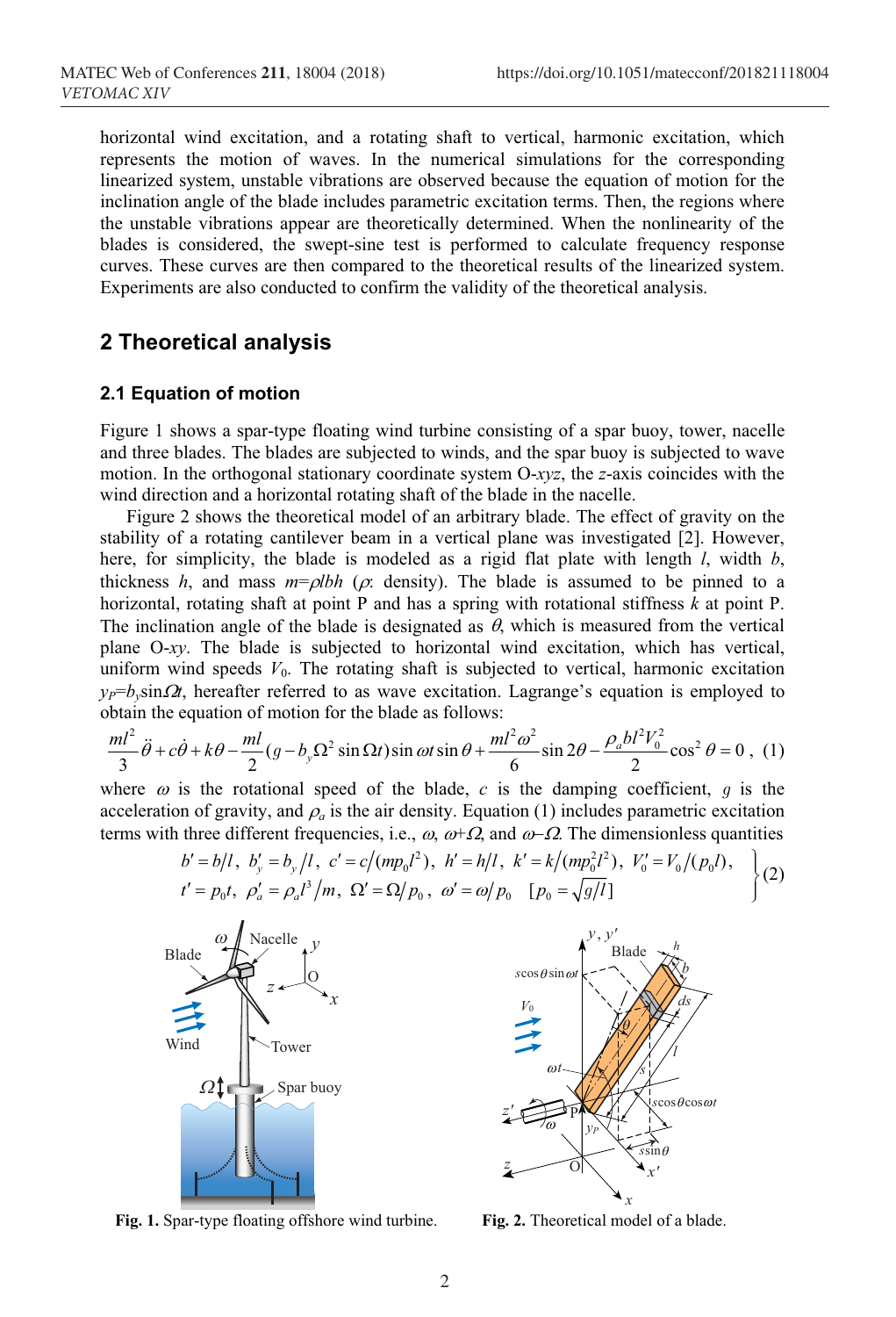are applied to Eq. (1) to obtain the dimensionless equation of motion as

$$
\frac{1}{3}\ddot{\theta} + c\dot{\theta} + k\theta - \frac{1}{2}(1 - b_y\Omega^2 \sin \Omega t) \sin \omega t \sin \theta + \frac{1}{6}\omega^2 \sin 2\theta - \frac{1}{2}\rho_a bV_0^2 \cos^2 \theta = 0.
$$
 (3)

Note that all primes in Eq. (2) are omitted in Eq. (3) and hereafter for simplicity although the quantities are still dimensionless in the theoretical analysis and results.

#### 2.2 Unstable regions of linearized system

When a linear model of the blade is considered, the corresponding linearized system of Eq. (3) is given as

$$
\frac{1}{3}\ddot{\theta} + c\dot{\theta} + \left[k + \frac{1}{3}\omega^2 - \frac{1}{2}(1 - b_y\Omega^2\sin\Omega t)\sin\omega t\right]\theta = 0.
$$
 (4)

The natural frequency *p* of the system without parametric excitations in Eq. (4) is given as

$$
p = \sqrt{3k + \omega^2} \tag{5}
$$

A Mathieu's equation [3] includes a single parametric excitation term. For example, it is well known that unstable vibrations may appear in a pendulum whose supporting point vertically moves [4]. Equation (4), however, includes parametric excitation terms with different three frequencies, i.e.,  $\omega$ ,  $\omega$ + $\Omega$ , and  $\omega$ - $\Omega$ . By conducting numerical simulations of Eq. (4), it is found that the following unstable vibrations, each of which includes a predominant frequency, appear as follows:

$$
(\Omega - \omega)/2
$$
,  $(\Omega + \omega)/2$ ,  $(\Omega - 2\omega)/2$ ,  $(\Omega + 2\omega)/2$ ,  $(\Omega - 3\omega)/2$ ,  $(\Omega + 3\omega)/2$ , ... (6)

These unstable vibrations appear at different rotational speed ranges, hereafter referred to as unstable regions. Because periodic vibrations of predominant frequencies may also appear, the following empirical approach, based on the simulation results, is used to determine the boundaries of the unstable regions. The first-order approximate solution for the periodic vibration of  $(\Omega-\omega)/2$  is assumed as

$$
\theta = a_1 \cos[(\Omega - \omega)/2]t + a_2 \sin[(\Omega - \omega)/2]t. \tag{7}
$$

Substituting Eq. (7) into Eq. (4) generates the frequency components  $(\Omega + \omega)/2$ ,  $(\Omega + 3\omega)/2$ ,  $(\Omega - 3\omega)/2$ ,  $(3\Omega + \omega)/2$ , and  $(3\Omega - 3\omega)/2$ . A further substitution of the second-order approximate solution, including these frequency components, into Eq. (4), subsequently generates additional frequency components  $(\Omega \pm 5\omega)/2$ ,  $(3\Omega \pm 3\omega)/2$ ,  $(3\Omega \pm 5\omega)/2$ ,  $(5\Omega - \omega)/2$ ,  $(5.0+3\omega)/2$ , and  $(5.0-5\omega)/2$ . A final substitution of the third-order approximate solution, including all the generated frequency components, into Eq. (4), results in the equation

$$
A_1x_1 = \mathbf{0} \tag{8}
$$

where  $x_1$  is a vector whose elements are the amplitudes of the frequency components, and  $A<sub>1</sub>$  is a matrix whose elements consist of the system parameters. The condition for the nontrivial solutions of the periodic vibrations is given as

$$
\det(A_1) = 0. \tag{9}
$$

Equation (9) can be used to determine the boundaries of the unstable regions. The boundaries for the unstable regions of other periodic vibrations of predominant frequencies such as  $(\Omega - 2\omega)/2$  and  $(\Omega - 3\omega)/2$  can also be determined using the same empirical approach which resulted in Eq. (9).

## **3 Numerical results**

#### **3.1 Linearized system**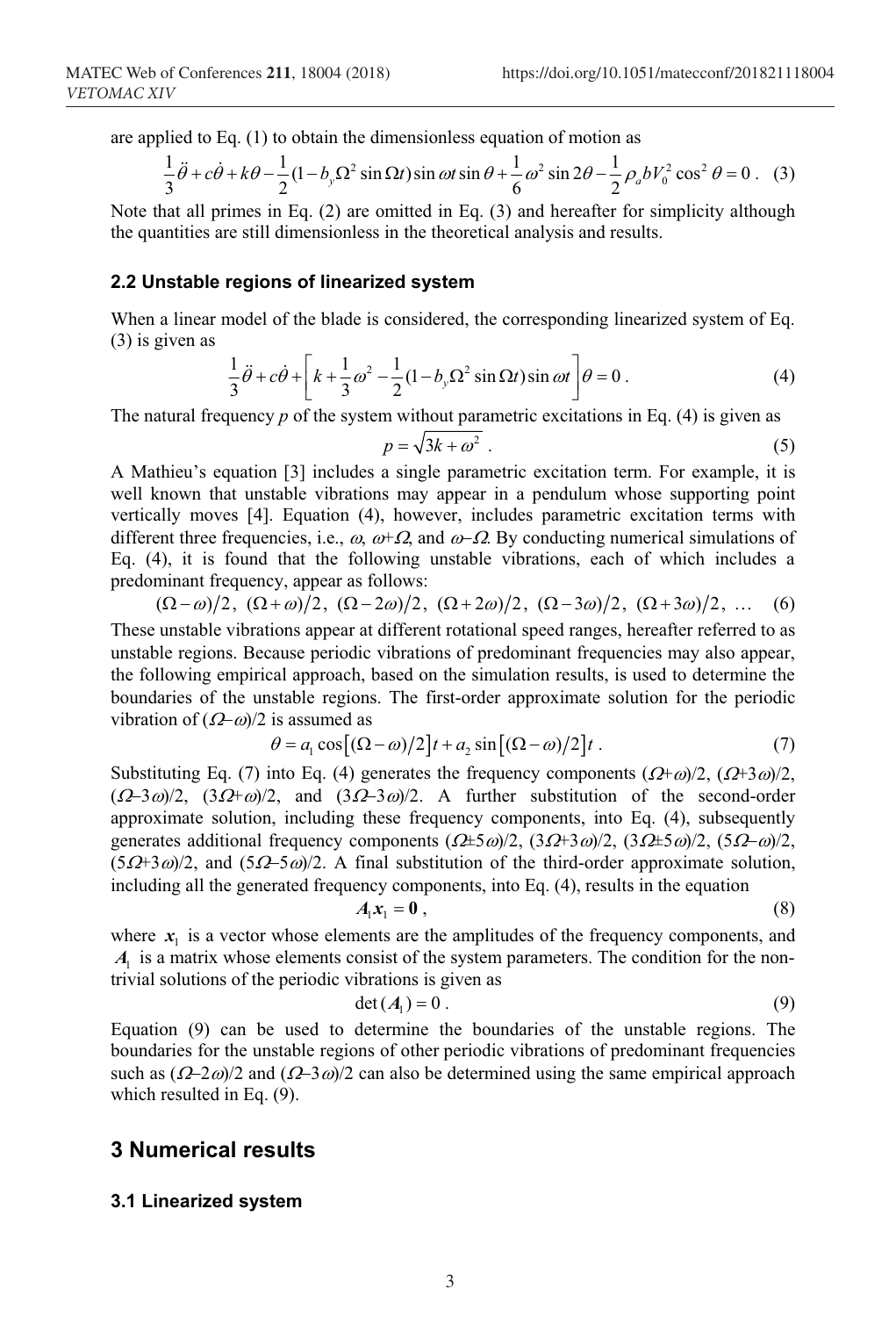

Fig. 4. Time histories at  $\omega$ =0.3 in Fig. 3. Fig. 5. Unstable regions in the  $(Q, b_v)$  plane when  $\omega$ =0.3 in Fig. 3.

Figure 3 shows the numerical results for the linearized system in the  $(\omega, \Omega)$  plane when the values of the parameters are  $l=1.0$ ,  $b=0.2$ ,  $h=0.02$ ,  $k=2.6$ ,  $c=0.01$ , and  $b_v=0.02$ . Symbols  $\circ$ and  $\bullet$  represent the stable and unstable vibrations, respectively, calculated from the numerical simulations of Eq. (4). Shaded areas show the unstable regions where unstable vibrations may appear, based on the equations such as Eq. (9). When  $p=(\Omega+n\omega)/2$  ( $n=\pm 1$ ,  $\pm 2, \pm 3...$ ) in Eq. (5), theoretical curves can be calculated from the following equation:

$$
\Omega = -n\omega + 2p = -n\omega + 2\sqrt{3k + \omega^2} \quad (n = \pm 1, \pm 2, \pm 3, \ldots). \tag{10}
$$

The broken lines represent these curves, and the unstable region corresponding to the curve for *n* in Eq. (10) is designated as  $U_n$ . Unstable regions  $U_1$ ,  $U_2$ , and  $U_3$  appear for  $\Omega \leq 5.5$ , while unstable regions  $U_{-1}$ ,  $U_{-2}$ , and  $U_{-3}$  appear for  $\Omega$ >5.5. Figure 3 demonstrates that the theoretical boundaries of unstable regions are in agreement with the simulation results.

Figure 4 shows the time histories calculated from Eq. (4) at  $\omega$ =0.3 in Fig. 3. The value of  $\Omega$  in Figs. 4(a)-(e) corresponds to the same name in Fig. 3 for unstable regions  $U_2$ ,  $U_1$ ,  $U_{-1}$ ,  $U_{-2}$ , and  $U_{-3}$ , respectively. The amplitudes of these time histories are irregular and confirm the appearance of unstable vibrations.

Figure 5 shows the unstable regions in the  $(\Omega, b_v)$  plane when  $\omega$ =0.3. The horizontal, dash-dotted line corresponds to Fig. 3 where the wave excitation amplitude  $b<sub>y</sub>$  is 0.02. The dash-dotted line intersects five unstable regions at nearly the same values of  $\Omega$  as in Figs. 3 and 4, corroborating their results. Furthermore, Fig. 5 also effectively demonstrates that the number and width of the unstable regions depend significantly on the value of *by*, i.e., as the value of  $b_y$  increases, both the number and width of the unstable regions increase.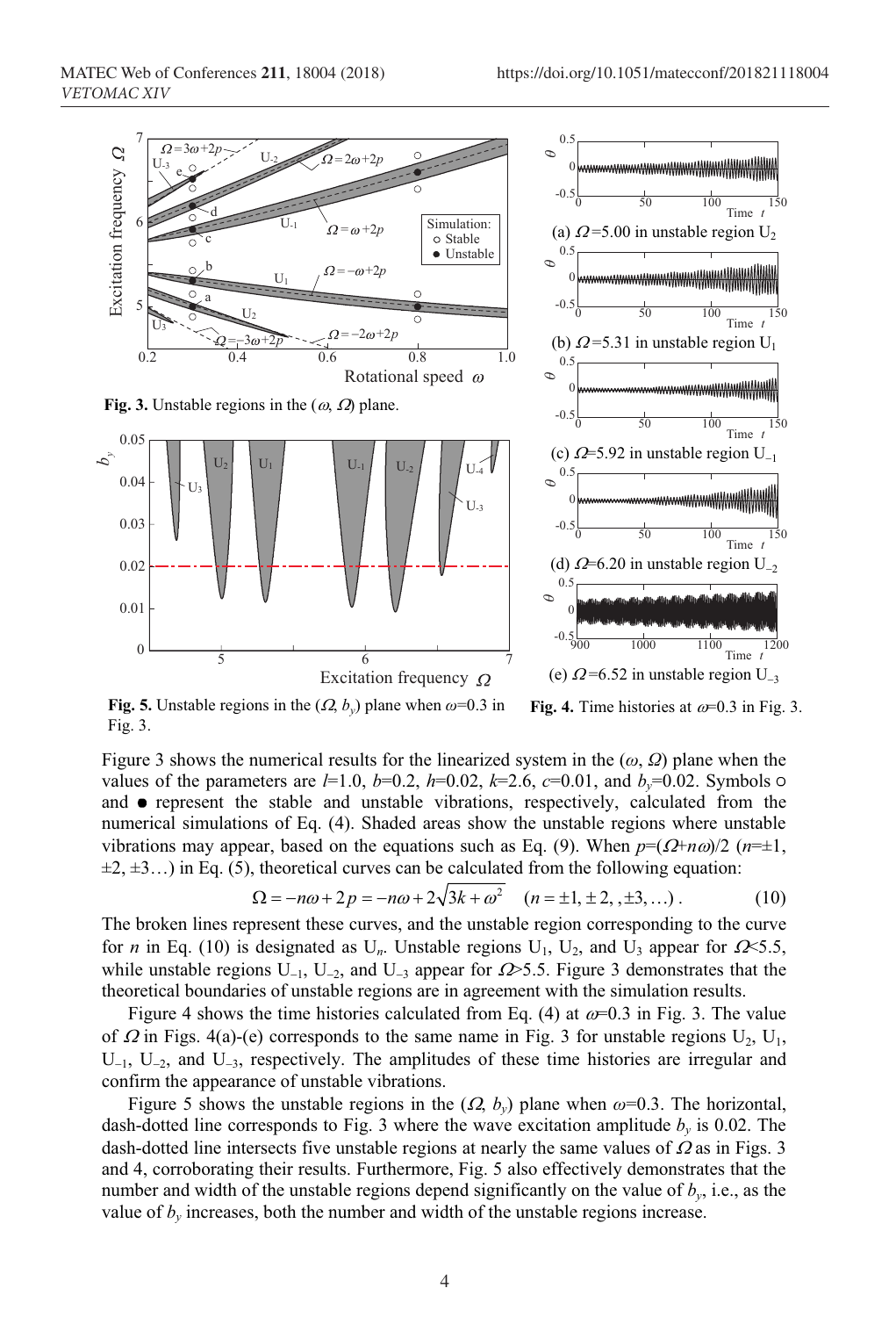#### 3.2 Nonlinear system

Equation (3) includes the nonlinear terms such as  $\sin\theta$ ,  $\sin 2\theta$  and  $\cos^2\theta$ . Figure 6 shows the frequency response curves for this nonlinear system. These curves are obtained by applying the swept-sine test to Eq. (3) when  $\omega$  and  $\omega t$  are replaced by  $\lambda t + \omega_0$  and  $(1/2)\lambda t^2 + \omega_0 t$ , respectively. The vertical axis represents the maximum amplitudes  $\theta_{\text{max}}$  of  $\theta$  at any instant in time. The values of the parameters are  $V_0=3.8$ ,  $\rho_a=0.08$ , and  $\lambda=\pm 1.0\times 10^{-6}$ . Here,  $\lambda$ represents the acceleration of the sine sweep excitation. The values of the other parameters are the same as those in Fig. 3. The solid (red) and broken (black) lines represent  $\theta_{\text{max}}$  for deceleration and acceleration, respectively. The shaded areas represent the unstable regions obtained from the linear analysis. In Fig.  $6(a)$ , when  $\Omega = 5.0$ , the response curves bend to the left and exhibit soft-type nonlinear characteristics, whereas they bend to the right and exhibit hard-type nonlinear characteristics in Fig.  $6(b)$  when  $\Omega$ =6.5. In both Figs. 6(a) and 6(b), parametric resonances occur near the rotational speeds of the unstable regions.



Fig. 6. Frequency response curves for Eq. (3).

## **4 Experimental results**

In order to confirm the validity of the theoretical results, experiments were conducted. Figure 7 shows a sketch of the experimental setup. A blade consisting of a solid body and spring steel was fixed to a horizontal, rotating shaft which contained pulley 1. A motor was used to power a flat belt between pulleys 1 and 2. Pulley 1 was mounted on a parallelogrammatic link, and an exciter was used to simulate vertical wave motion. The acceleration of the blade was measured by a wireless motion sensor attached to the blade. The dimensions of the experimental apparatus are listed in Table 1.



Fig. 7. Sketch of the experimental setup.